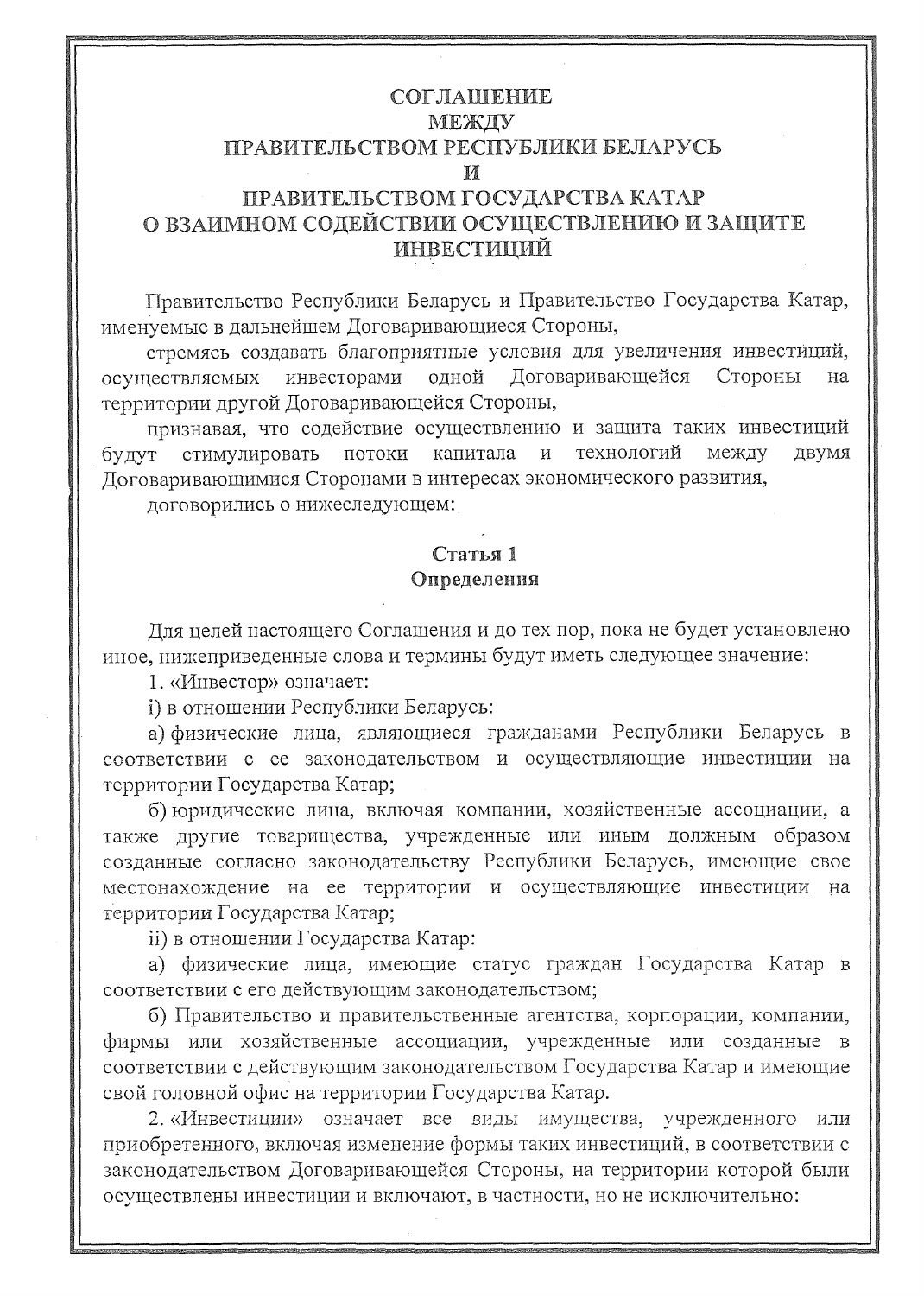а) движимое и недвижимое имущество и иные имущественные права, такие как ипотеки, права залога или залоги;

б) доли, акции, облигации компаний и любые иные подобные формы участия в предприятиях;

в) права требования в отношении денежных средств или любого исполнения обязательств по договору, имеющему экономическую ценность;

- ғ) права на интеллектуальную и промышленную собственность. признаваемые согласно законодательству соответствующих Договаривающихся Сторон;

д) концессии, предоставляемые в соответствии с законодательством или по договору, включая права на разведку и добычу нефти, а также других природных ресурсов.

3. «Доходы» означает денежные суммы, полученные посредством какихлибо инвестиций, и включают, в частности, но не исключительно, прибыль, проценты, доходы от прироста стоимости имущества, дивиденды, платежи в счет роялти и вознаграждения. Реинвестированные доходы пользуются той же защитой, что и инвестиции.

4. «Территория» означает:

і) в отношении Республики Беларусь - территорию Республики Беларусь, которая включает сушу, внутренние воды и территориальное море, морское дно и недра, над которыми Республика Беларусь осуществляет в соответствии с международным правом суверенные права или юрисдикцию.

іі) в отношении Государства Катар - территорию Государства Катар и его воды, включая территориальное море и воздушное пространство над ним, а также континентальный шельф, над которыми оно осуществляет в соответствии с действующим законодательством и международным правом суверенные права или юрисдикцию.

# Статья 2

### Применение Соглашения

Настоящее Соглашение будет применяться ко **BCeM** инвестициям. осуществленным инвесторами одной из Договаривающихся Сторон на территории другой Договаривающейся Стороны, которые были допущены в качестве таковых согласно законодательству последней Договаривающейся Стороны как до, так и после вступления Соглашения в силу.

### Статья 3

#### Содействие осуществлению и защита инвестиций

1. Каждая Договаривающаяся Сторона будет поощрять и создавать благоприятные условия инвесторам другой Договаривающейся Стороны для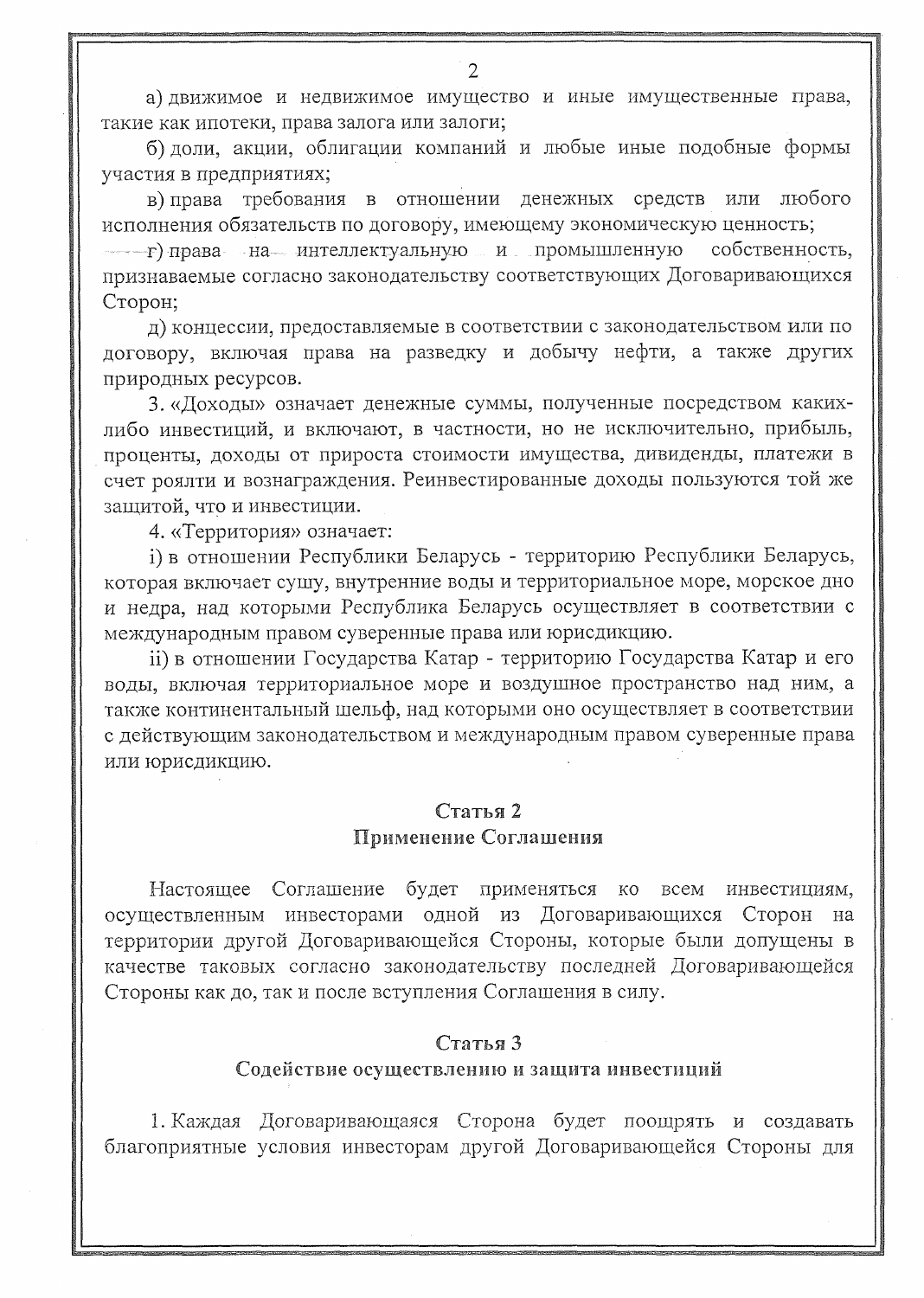осуществления инвестиций на ее территории и будет допускать такие инвестиции согласно ее законодательству.

2. Инвестициям и доходам инвесторов каждой из Договаривающихся Сторон будет неизменно предоставляться справедливый и равноправный защита территории другой полная правовая на режим, a также Договаривающейся Стороны в соответствии с настоящим Соглашением.

#### Статья 4

#### Национальный режим и режим наибольшего благоприятствования

1. Каждая из Договаривающихся Сторон предоставит на своей территории в отношении инвестиций инвесторов другой Договаривающейся Стороны режим, не менее благоприятный, чем тот, который она предоставляет в отношении инвестиций своих собственных инвесторов или инвестиций инвесторов любого третьего государства.

Договаривающихся Сторон  $2.$  Более того, каждая из предоставит инвесторам другой Договаривающейся Стороны, в том числе и в отношении его доходов от инвестиций, режим не менее благоприятный, чем тот, который она предоставляет инвесторам любого третьего государства.

3. Положения, указанные в предыдущих пунктах настоящей статьи, не должны быть истолкованы таким образом, чтобы позволить инвесторам Договаривающихся Сторон пользоваться преимуществами, предоставленными любой из Договаривающихся Сторон инвесторам третьего государства, в силу ее участия в любом из:

а) существующих или возможных в будущем соглашений о таможенном создании региональной экономической свободной торговле, союзе, организации или подобных международных соглашений;

образом б) вопросов, относящихся полностью  ${\rm M} {\rm J} {\rm I} {\rm M}$ главным К налогообложению.

## Статья 5

#### Экспроприация

1. Инвестиции не будут подвергаться прямо или косвенно любым мерам экспроприации или национализации или любым подобным мерам, иначе как в общественных интересах, на не дискриминационной основе и при обеспечении выплаты справедливой и равноправной компенсации, а также в соответствии с законодательством и общими принципами режима, изложенными в пункте 2 настоящей статьи.

2. Такая будет фактической компенсация равна стоимости экспроприированных инвестиций на MOMCHT экспроприации либо ee обнародования и будет оценена, как в обычной экономической ситуации, существовавшей до предполагаемых мер экспроприации. Соответствующая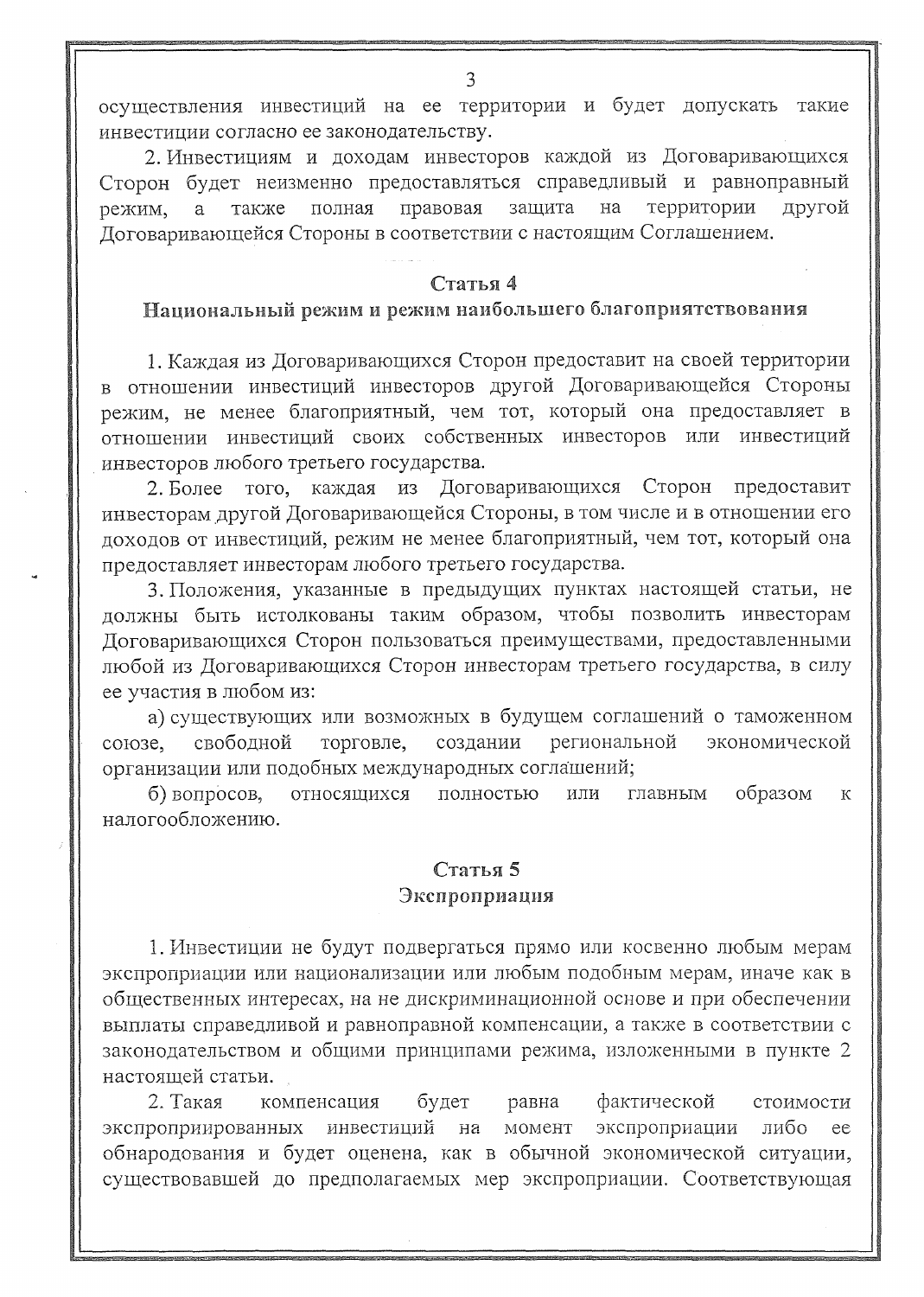компенсация будет выплачена без необоснованной задержки, будет свободно процент, рассчитанный будет включать на основе переводиться И эквивалентной LIBOR ИЛИ ставки шестимесячной ставки  $\mathbf{C}$ момента экспроприации до даты платежа.

3. Без ущерба правам инвестора, вытекающим из статьи 8 настоящего Соглашения, инвестор, потерпевший убытки, имеет право в соответствии с законодательством Договаривающейся Стороны, проводящей экспроприацию, на рассмотрение дела и анализ оценки его компенсации согласно принципам, судебной или другой независимой изложенным в настоящей статье, полномочной инстанцией этой Договаривающейся Стороны.

4. В случае, если одна из Договаривающихся Сторон экспроприирует имущество компании, соответствующим образом созданной или учрежденной на любой части ее территории согласно действующему законодательству и имеющей долевое участие инвесторов другой Договаривающейся Стороны, Договаривающаяся Сторона экспроприирующая обеспечит применение положений пункта 2 данной статьи в объеме, необходимом для гарантии справедливой и равноправной компенсации в отношении инвестиций этих другой Договаривающейся Стороны, которым принадлежат инвесторов указанные доли.

5. Инвесторам одной Договаривающейся Стороны, чьи инвестиции на территории другой Договаривающейся Стороны понесли убытки вследствие войны или другого вооруженного конфликта, государственного чрезвычайного положения или беспорядков, имевших место на территории последней Стороны, последней Договаривающейся Стороной Договаривающейся предоставляется режим, не менее благоприятный, чем тот, который последняя Договаривающаяся Сторона предоставляет своим собственным инвесторам или инвесторам любого третьего государства в том, что касается восстановления, возмещения убытков, компенсации или иного урегулирования. Причитающиеся в этой связи платежи будут переводиться без ограничений.

### Статья 6

#### Репатриация инвестиций и доходов

1. Каждая Договаривающаяся Сторона разрешит свободный перевод всех денежных средств инвестора другой Договаривающейся Стороны, связанных с его инвестициями на территории первой Договаривающейся Стороны, без необоснованной задержки и на не дискриминационной основе. Такие средства включают:

а) основные и дополнительные вклады, необходимые для поддержания или расширения инвестиций;

б) доходы;

в) платежи в погашение займов, включая проценты по ним, связанные с инвестициями;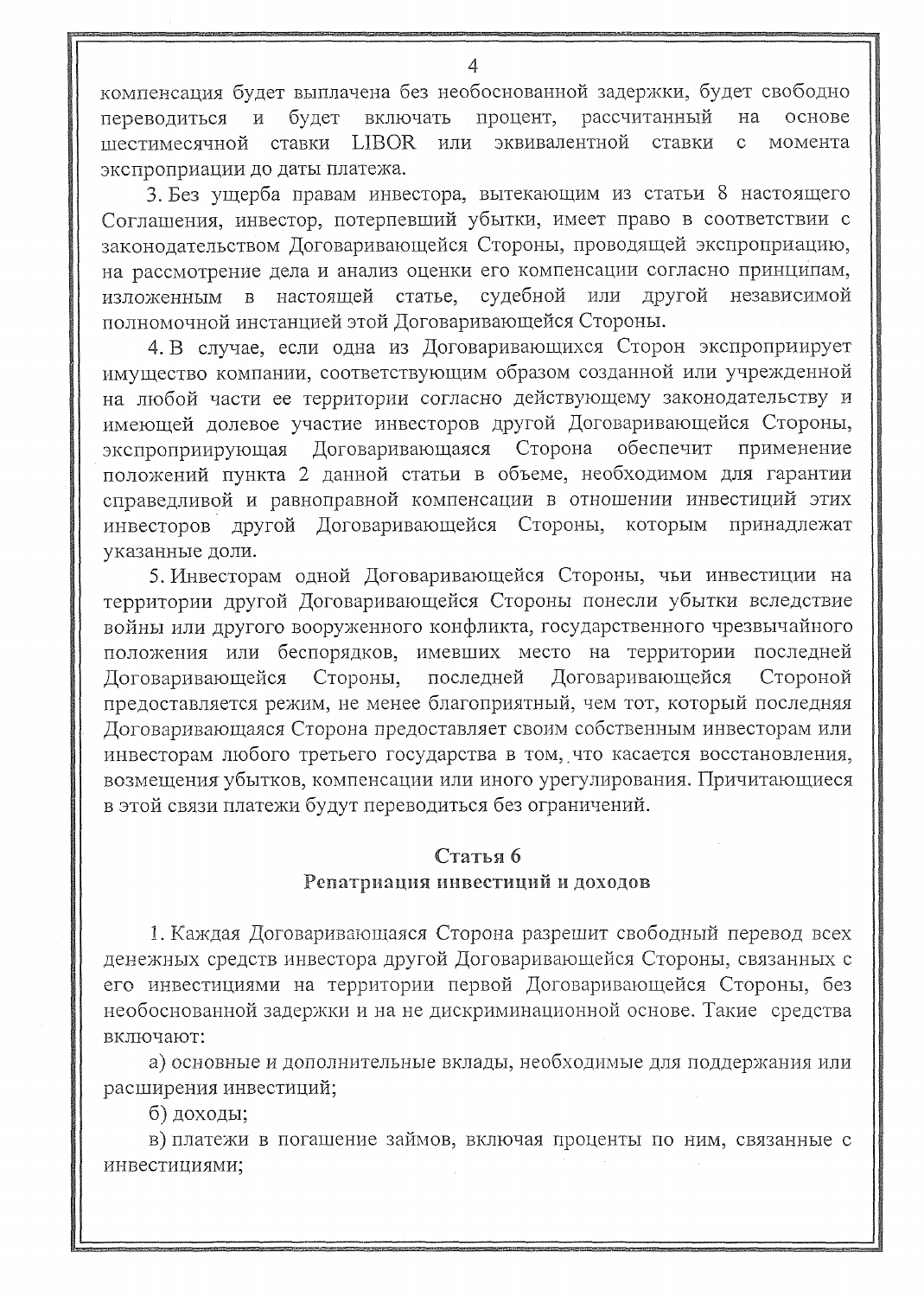г) выручку, полученную инвестором, от продажи или частичной либо полной ликвидации инвестиций, включая возможный прирост стоимости;

д) доходы граждан или лиц без гражданства одной Договаривающейся Стороны, работающих в связи с инвестициями на территории другой Договаривающейся Стороны;

е) платежи, вытекающие из разрешения инвестиционных споров;

предусмотренную 5  $\boldsymbol{\mathit{H}}$ ж) компенсацию, статьями  $\tau$ настоящего Соглашения.

2. До тех пор, пока иное не будет согласовано между Договаривающимися Сторонами, перевод денежных средств, предусмотренных в пункте 1 настоящей статьи, будет осуществляться в любой свободно конвертируемой валюте. Такие переводы будут осуществляться по рыночному курсу обмена валюты на дату перевода.

### Статья 7 Суброгация

В случае, когда одна из Договаривающихся Сторон или ее уполномоченная организация предоставила какую-либо гарантию от некоммерческих рисков в осуществленных одним из ее инвесторов на инвестиций, отношении территории другой Договаривающейся Стороны, и произвела платежи согласно этой гарантии, другая Договаривающаяся Сторона признает на основании принципа суброгации права первой Договаривающейся Стороны или ее уполномоченной организации на осуществление прав и заявление требований такого инвестора. Перешедшие права и права требования не будут выходить за рамки прав и прав требований такого инвестора.

### Статья 8

### Урегулирование споров между Договаривающейся Стороной и инвестором другой Договаривающейся Стороны

1. Любой спор в соответствии с положениями настоящего Соглашения, который может возникнуть между одной из Договаривающихся Сторон и инвестором другой Договаривающейся Стороны относительно инвестиций данного инвестора, будет разрешен между ними дружелюбным способом.

2. Если такой спор не может быть урегулирован в соответствии с положениями пункта 1 настоящей статьи в течение шести месяцев с даты подачи письменного заявления об урегулировании спора, любая из сторон по спору может передать спор в:

а) компетентный суд Договаривающейся Стороны, на территории которой были осуществлены инвестиции, для вынесения решения, если инвестор согласен на это; или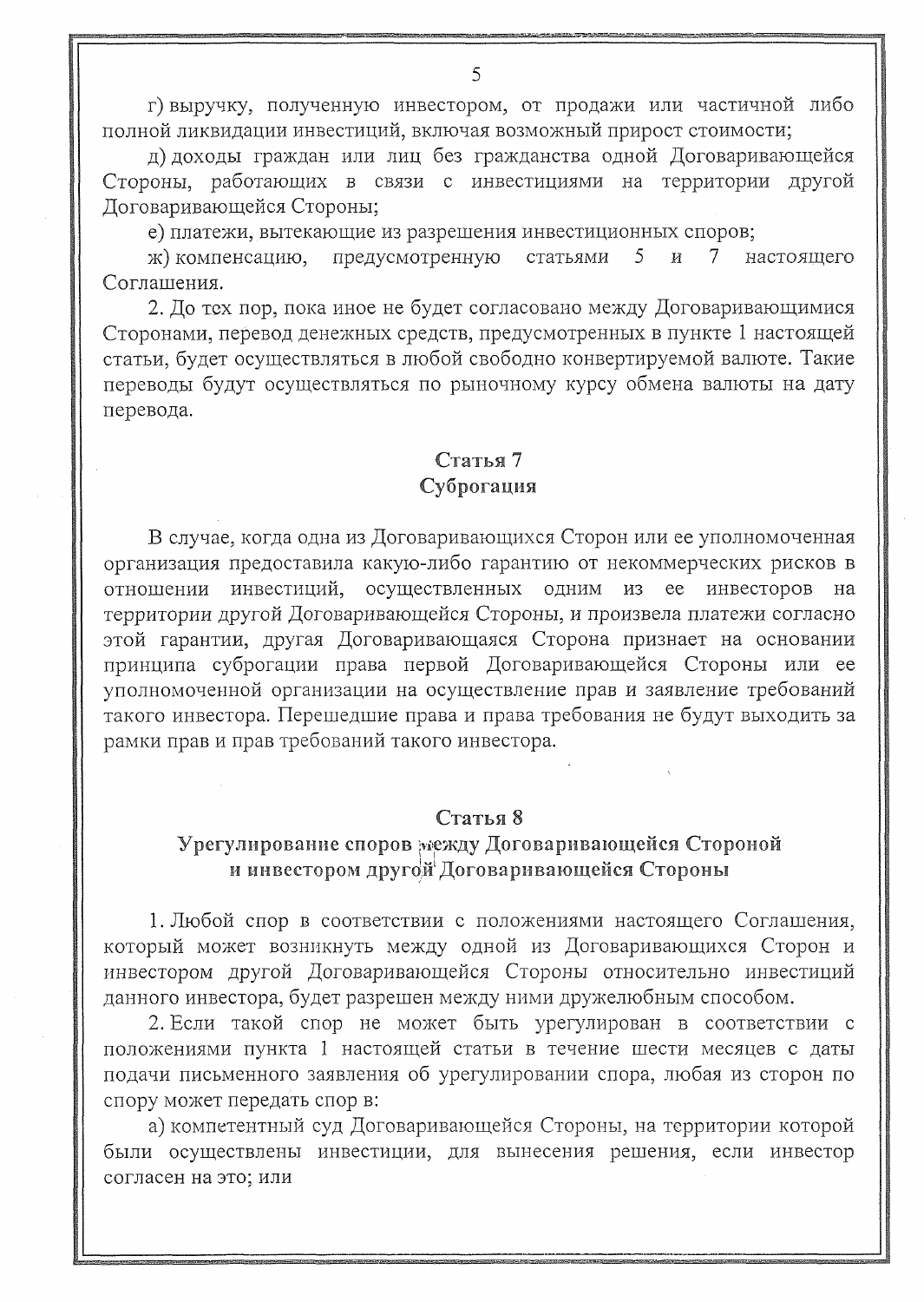б) Международный центр по урегулированию инвестиционных споров (ICSID), учрежденный Конвенцией по урегулированию инвестиционных споров между государствами и гражданами других государств, открытой для подписания в Вашингтоне 18 марта 1965 г., если данная Конвенция действует для Договаривающихся Сторон; или

в) арбитражный суд «ad hoc».

Любая из сторон по инвестиционному спору, которая выбрала один из вышеупомянутых способов урегулирования спора, не может прибегнуть к двум иным способам.

3. Арбитражный суд «ad hoc», упомянутый в пункте 2 (в), будет учрежден следующим образом:

а) каждая из сторон по спору назначит одного члена суда и эти два члена определят по взаимному соглашению третьего члена суда, который должен быть гражданином третьего государства и который будет назначен обоими сторонами председателем суда. Все члены суда должны быть назначены в течение двух месяцев с даты уведомления любой из сторон о ее намерении передать спор в арбитражный суд;

б) если сроки, указанные в пункте 3 (а) настоящей статьи, не были соблюдены и если Договаривающиеся Стороны не договорились об ином, любая из сторон может обратиться с просьбой о произведении необходимых к Председателю, Вице-Председателю или следующему по назначений старшинству члену Международного Суда, не являющемуся гражданином ни одной из Договаривающихся Сторон;

в) арбитражный суд «ad hoc» принимает решения большинством голосов. Решения суда окончательны и обязательны для обеих сторон по спору и будут  $\overline{B}$ соответствии  $\mathbf{C}$ внутренним законодательством исполняться Договаривающейся Стороны, которая участвует в споре. Суд будет принимать свои решения в соответствии с положениями настоящего Соглашения и законодательства Договаривающейся Стороны, которая участвует в споре;

г) по просьбе любой из сторон по спору арбитражный суд будет толковать свои решения и выносить обоснование их принятия. До тех пор, пока сторонами не будет согласовано иное, местом проведения арбитражного разбирательства будет г. Гаага (Нидерланды).

арбитражный суд будет следовать В отношении вышеизложенного арбитражному регламенту Комиссии Организации Объединенных Наций по праву международной торговли (UNCITRAL), 1976.

### Статья 9

### Разрешение споров между Договаривающимися Сторонами

1. Обе Договаривающиеся Стороны будут стремиться на основе взаимного доверия и сотрудничества достигать справедливого и быстрого разрешения любых споров, возникающих между ними в отношении толкования или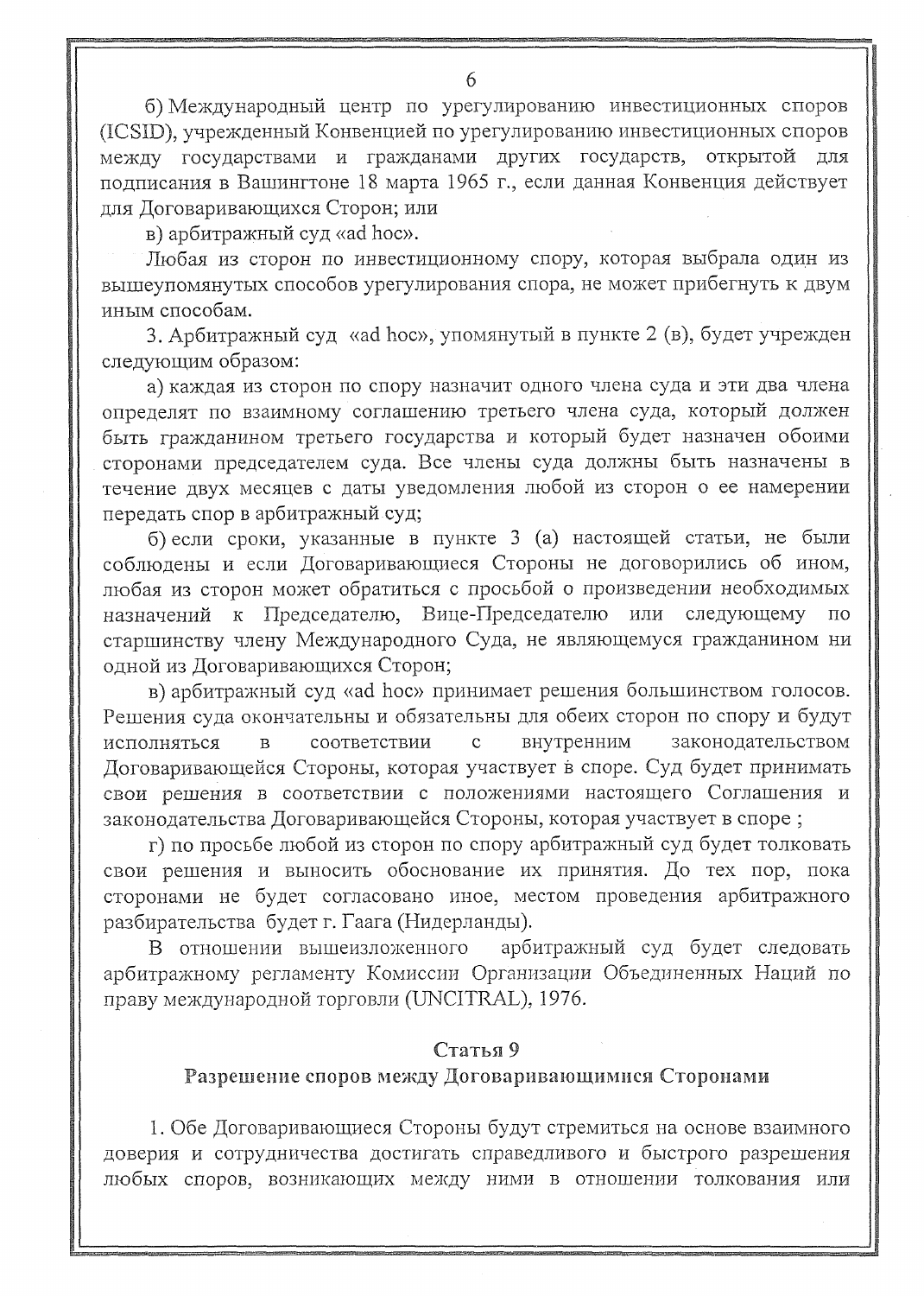исполнения данного Соглашения. В связи с этим обе Договаривающиеся Стороны настоящим соглашаются вступить в прямые переговоры с целью разрешения такого спора. Если такой спор не может быть урегулирован в течение шести месяцев с даты, когда данный вопрос был затронут одной из Договаривающихся Сторон, он может быть передан по просьбе любой из Договаривающихся Сторон в арбитражный суд «ad hoc», состоящий из трех членов.

2. В течение двух месяцев с даты получения упомянутого запроса о разрешении спора каждая из Договаривающихся Сторон назначит одного члена суда и эти два члена определят гражданина третьего государства, который в течении двух месяцев с обоюдного согласия Договаривающихся Сторон будет назначен председателем суда.

3. Если необходимые назначения не были произведены в сроки, указанные в пункте 2 настоящей статьи, и если Договаривающиеся Стороны  $He$ договорились об ином, любая из Договаривающихся Сторон может обратиться просьбой о произведении необходимых назначений к Председателю  $\mathbf{C}$ Международного Суда. Если Председатель Международного Суда не в состоянии осуществить вышеупомянутые действия или же он является гражданином одной из Договаривающихся Сторон, просьба о произведении необходимых назначений будет адресована Вице-Председателю Международного Суда. Если Вице-Председатель Международного Суда также является гражданином одной из Договаривающихся Сторон или же и он не в состоянии осуществить вышеупомянутые действия по какой-либо иной причине, право произведения необходимых назначений будет предоставлено следующему по старшинству члену Международного Суда, не являющемуся гражданином ни одной из Договаривающихся Сторон.

4. Арбитражный суд принимает решения большинством голосов. Решения обеих Договаривающихся обязательны для Сторон. Каждая И3 суда Договаривающихся Сторон несет расходы назначенного ею члена суда и ее представителей на заседаниях суда. Расходы председателя, а также любые будут поделены поровну между Договаривающимися другие расходы Сторонами. Суд, однако, в своем решении вправе определить, что большую часть расходов несет одна из Договаривающихся Сторон и такое решение будет обязательным для обеих Договаривающихся Сторон. Суд сам определяет регламент своей работы.

5. До тех пор, пока Договаривающимися Сторонами не будет согласовано иное, местом проведения арбитражного разбирательства будет г. Гаага (Нидерланды).

6. До тех пор, пока иное не согласовано, представление всех требований и все слушания должны быть завершены в течение восьми месяцев с даты назначения третьего арбитра. Суд вынесет свое решение в течение двух месяцев с даты представления последнего требования или даты окончания слушания, в зависимости от того, какая из них более поздняя.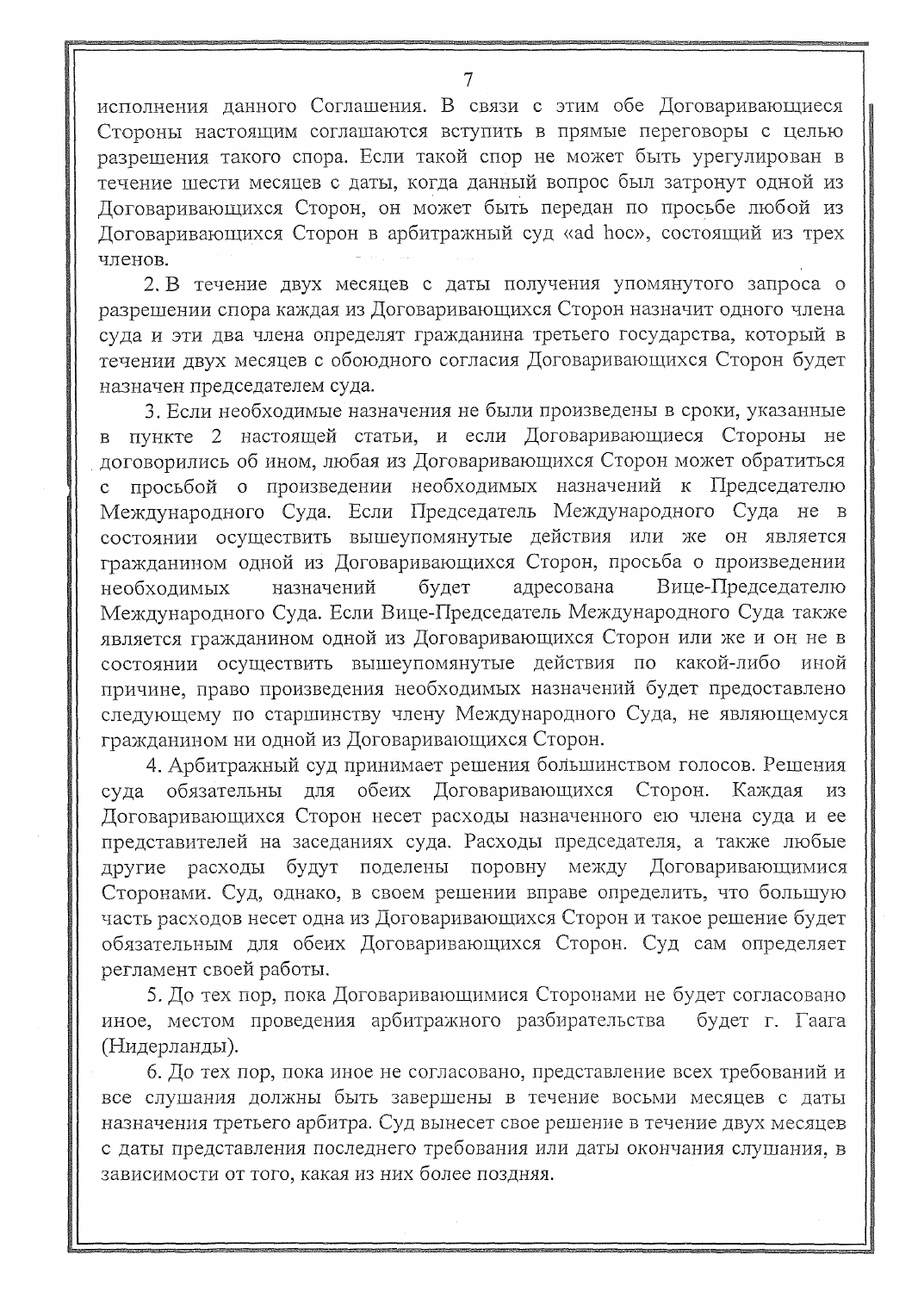7. Спор не может быть передан в арбитражный суд согласно положениям настоящей статьи, если этот же спор был передан в другой арбитражный суд согласно положениям статьи 8 и все еще слушается в этом суле. Ланное обстоятельство, тем не менее не препятствует началу прямых переговоров между Договаривающимися Сторонами.

### Статья 10 Наем и доступ персонала

Олна Договаривающаяся Сторона, согласно лействующему законодательству, касающегося доступа и найма иностранных граждан. позволит физическим лицам другой Договаривающейся Стороны. а также иным лицам, назначенным или нанятым инвестором другой Договаривающейся Стороны, доступ и пребывание на своей территории с целью занятия деятельностью, связанной с осуществлением инвестиций.

### Статья 11

#### Применяемое законолательство

1. За исключением случаев, предусмотренных настоящим Соглашением. все инвестиции будут осуществляться в соответствии с лействующим законодательством Договаривающейся Стороны, на территории которой такие инвестиции были осуществлены.

2. Независимо от положений пункта 1 настоящей статьи, ничто в препятствует настоящем Соглашении He ПОИНЯТИЮ  $\alpha$ лной  $\overline{u}$ мер, направленных Договаривающихся Сторон на зашиту интересов безопасности или общественного порядка, либо морали, оказывающей влияние на общественный порядок либо в случаях экстренной необходимости в соответствии со своим законодательством, применяемом обычно и разумно на недискриминационной основе.

### Статья 12 Применение других правил

Если внутрейнего законолательства олной положения  $732$ Сторон либо обязательства Договаривающихся  $\mathbf{R}$ СООТВЕТСТВИИ международным правом, существующие в настоящее время или установленные между Договаривающимися Сторонами впоследствии в лополнение к настоящему Соглашению содержат общие или специальные правила, согласно инвестиции инвесторов другой Договаривающейся Стороны которым благоприятным. более KOTODLIN пользуются режимом. нежели **TOT** настоящим Соглашением, такие правила будут устанавливается иметь преимущественную силу по отношению к настоящему Соглашению в той степени, в которой они более благоприятны.